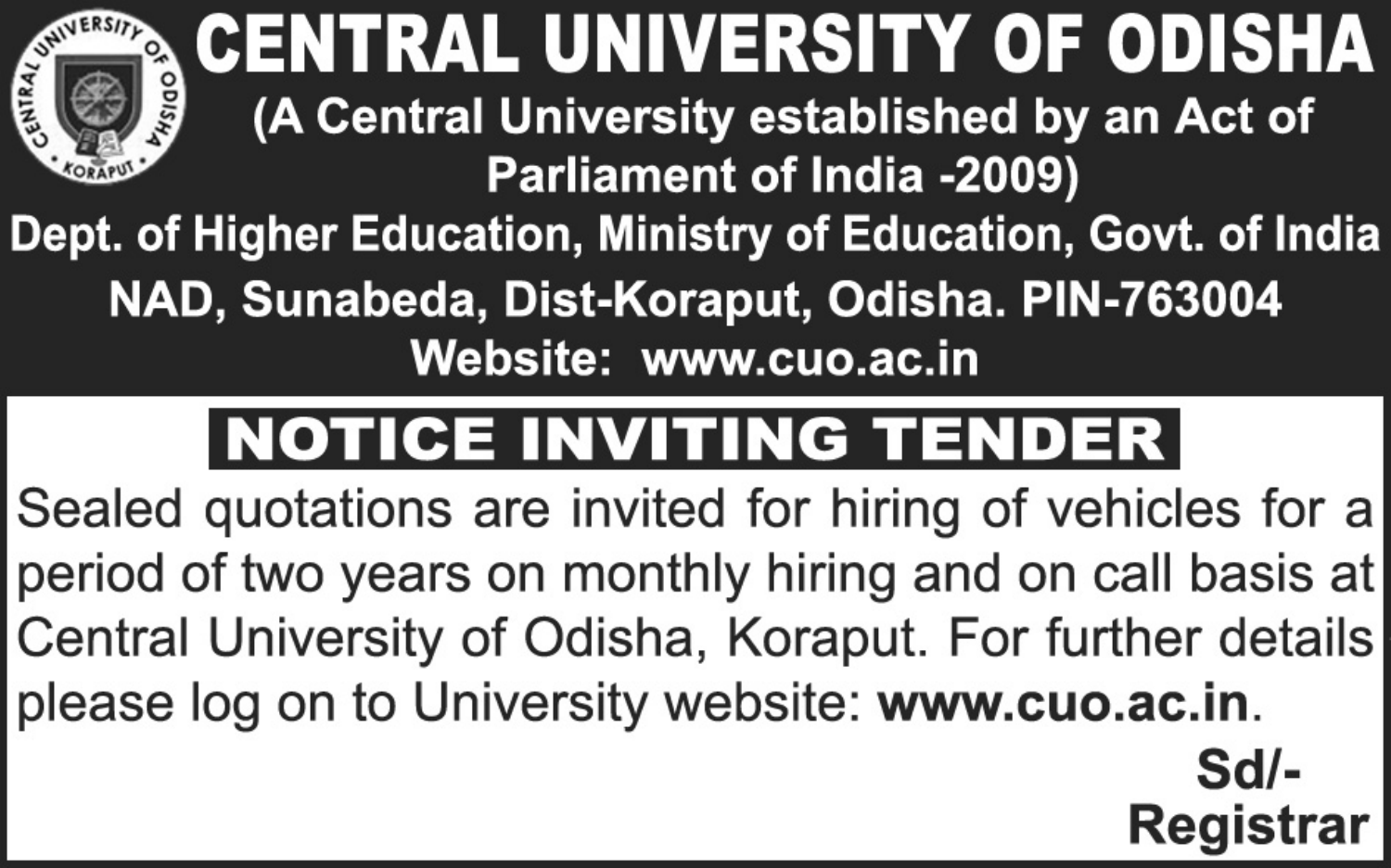

Central University of Odisha

(Established Under the Central Universities Act, 2009) Sunabeda, Dist. Koraput, ODISHA Pin.: 763 004. 06852-288235/288238, Fax.06852-288225

Ref.: CUO/Admn./Tender/Vehicle/02 Dt.25.01.2022

## NOTICE INVITING TENDER

Sealed quotations are invited for hiring of vehicles for a period of two years on monthly hiring and on call basis at Central University of Odisha, Koraput. The sealed quotations are to be submitted on or before Dt. 14.02.2022 by 15.00Hrs. as per the prescribed terms and conditions. For further details please log on to University website: www.cuo.ac.in.

 Sd/- Registrar

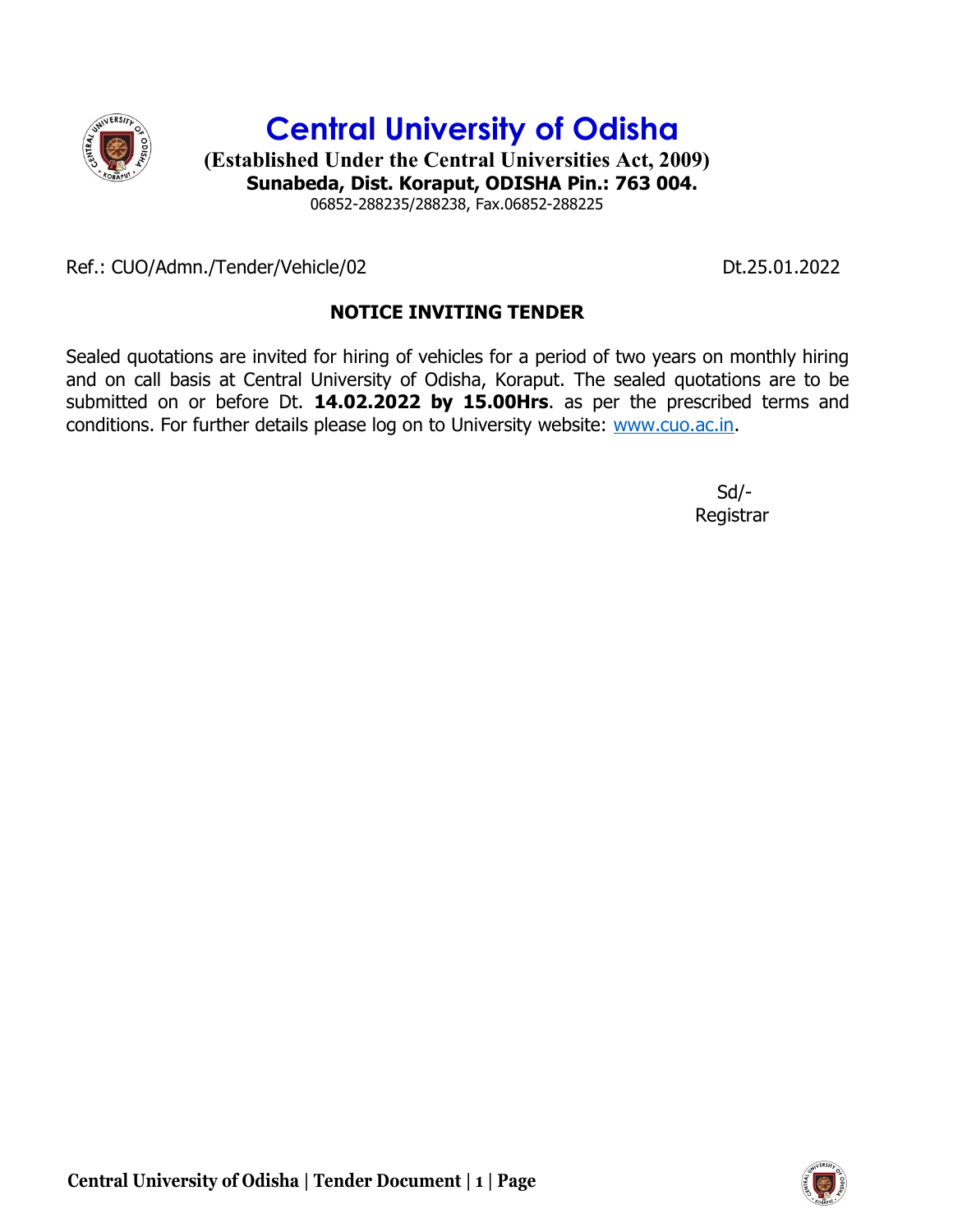## GENERAL TERMS & CONDITIONS

Sealed Tenders are invited for hiring of vehicles with Driver fuel and other lubricants for a period of two years on monthly and on call basis for Central University of Odisha, Koraput. Tender documents along with terms and conditions may be obtained in person from the Central University of Odisha by paying ₹ 500.00 (non-refundable) by D.D drawn in favour of Central University of Odisha payable at Koraput, towards cost of Tender Documents from 25.01.2022 to 14.02.2022 between 1000Hrs to 1500Hrs. on working days. Request to obtain the Tender Documents by Post will not be entertained. Tender Documents may also be downloaded from our website www.cuo.ac.in. In such case the cost of tender document amounting to ₹500.00 in the form of D.D as specified above shall be deposited along with the bid.

### SCOPE OF WORK:

- a. The scope of work includes hiring of vehicles for a period of two years for Central University of Odisha, Koraput. The vehicles to be provided for hiring shall not be older than three years i.e. the date of original registration of vehicles not before January 2019.
- a. At present minimum Five (05) nos of regular vehicles on monthly basis are required for the use of statutory officer & staffs of the University.
- b. The Vehicles shall have the provision for Air Condition and as and when required / as per the instruction the Driver shall start A.C.
- c. The Vehicles are required to be parked at Office premises or at a place as directed by the University Authorities.
- d. The meter reading of the vehicle will start from university or specified parking place. The distance traveled by the vehicle from garage of the agency up to University will not be considered for billing.
- e. Contractor should provide only good quality diesel driven vehicles with neat and clean interior, noiseless drive and in perfect running condition, as per requirement.
- f. The vehicles shall always be provided with decent upholstery, clean white seat covers, comfortable seat cushions, hand rests, ashtrays, window curtains and other basic fittings/ accessories / equipments for maximum comfort of passengers. All items shall invariably be in good working condition.
- g. The noise level outside and inside the vehicles shall always be maintained at a desirable low level. The doors of the vehicles shall be maintained in best conditions without allowing any room for noise etc. Vibration in the vehicles shall always be within desirable/ tolerance limits. All major and minor repairs are under the scope of Contractor.

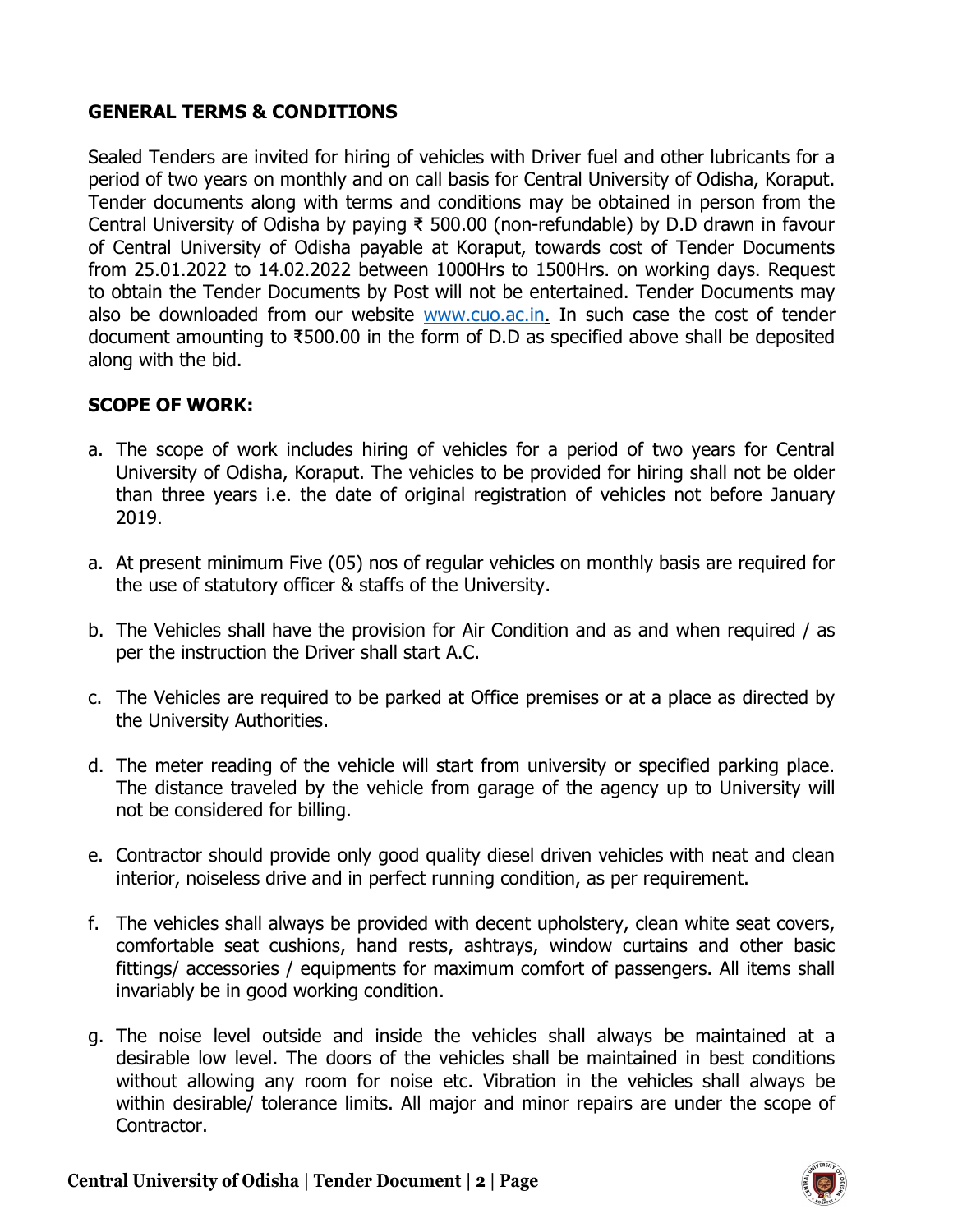## II. ESSENTIAL QUALIFICATION:

The bidders shall fulfill the following eligibility criteria, failing which their quotations will be summarily rejected:

- a. The bidders must possess valid Commercial Registration of vehicles, Certificate of Fitness, Road Permit and Insurance etc. issued by the Competent Authority as applicable for operation of vehicles.
- b. The bidders must have satisfactorily completed:
	- i. One work order of Rs.3.75 lakhs or more
	- ii. Two work orders of Rs.2.00 lakhs each or more or
	- iii. Three work orders of Rs.1.25 lakhs or more issued by any Govt. / Autonomous/ PSU Organisation (Central or State) for providing vehicles during the last 03 Financial Years (i.e., 2018-19, 2019-20 and 2020-21).
- c. The total turnover of the bidder shall not be less than Rs.15,00,000.00 (Rupees fifteen lakhs only) during the last 03 Financial Years (2018-19, 2019-20 and 2020-21).
- d. The bidders must deposit the cost of tender document of Rs.500.00 (Rupees Five hundred only) in the form of demand draft drawn on any nationalized bank in favour of Central University of Odisha payable at Koraput. The cost of the tender document is non-refundable.
- e. The bidders must possess their own Bank Account, PAN and G.S.T Number.

## III. Documents to be enclosed

### The bidders shall submit copies of the following documents along with the tender failing which their quotations will be summarily rejected:

- 1. Copy of registration / license issued by the Competent Authority for the agency.
- 2. Work Completion Certificate issued by the authority with reference to Sl. No. II-b & c above consisting of the following details:
	- i. Description
	- ii. Work Order No. & Date
	- iii. Value of Work Order
	- iv. Date of Commencement of Work
	- v. Date of Completion of Work
	- vi. Quantity
	- vii. Whether Work completed or not.

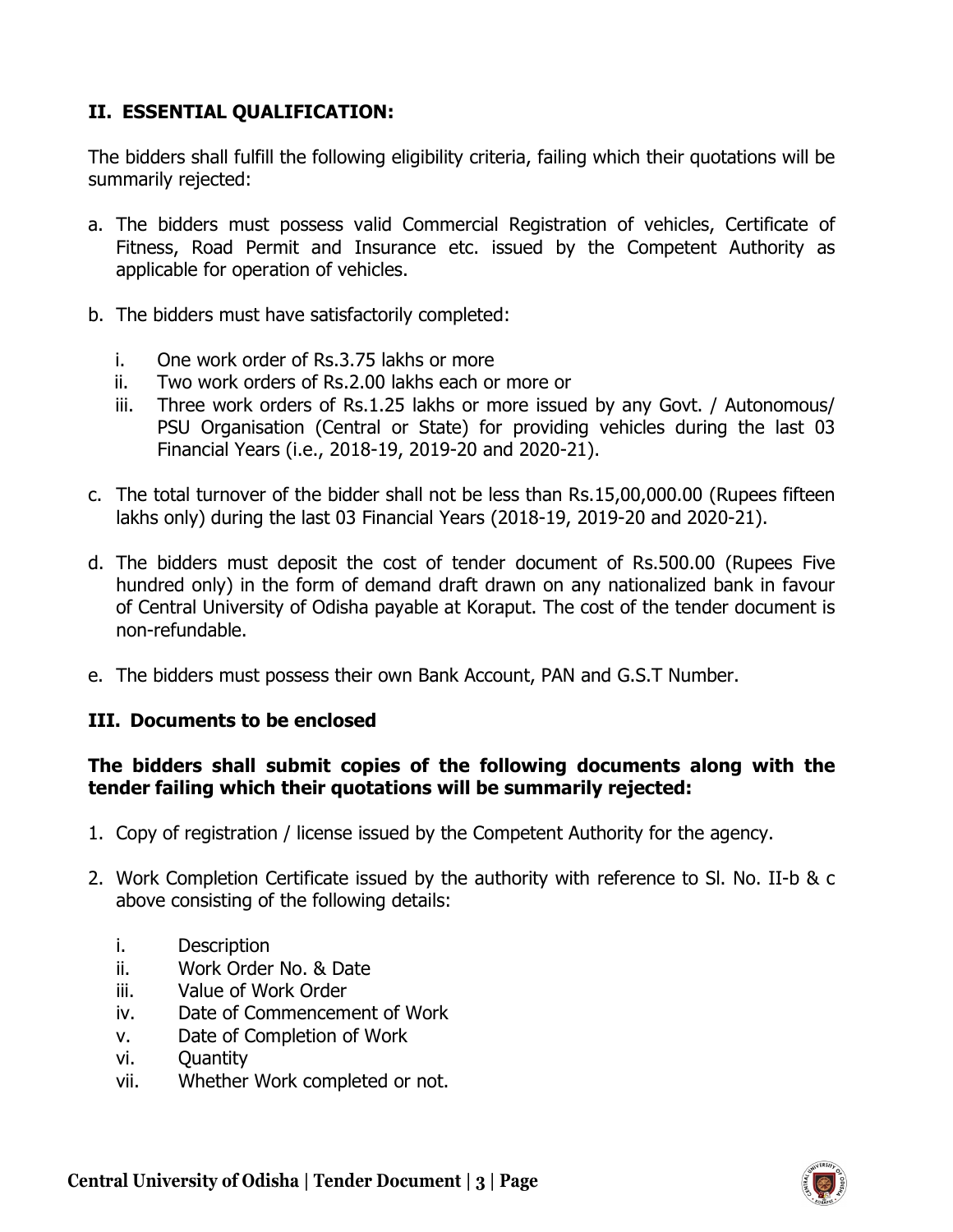- 3. Copy of income tax returns and / or annual accounts of the last 03 Financial Years.
- 4. Copies of Bank Account, PAN and Goods & Services Tax Registration Certificate (GST).
- 5. Demand Draft of Rs.500.00 (Rupees five hundred only) towards cost of tender document drawn in favour of Central University of Odisha payable at Koraput which is not refundable.
- 6. Certificate of Registration of Travel Agency, Commercial Registration, Certificate of Fitness, Road Permit and Insurance etc. as applicable.

## IV. INSTRUCTION TO THE BIDDER:

- 1. Bid Opening Date and Time: The tenderers may send their quotations by speed post or registered post or in person only addressed to the Registrar, Central University of Odisha, Sunabeda, Koraput, Odisha – 763 004, so as to reach the University on or before 14.02.2022 by 1500Hrs. Your envelope must be super-scribed as "Tender for the work of …………………………Ref. No……………..date…………" The bids will be opened at 1530Hrs on the same day in the presence of representatives of the bidders if any.
- 2. The rates and specifications quoted by the tenderers shall be strictly as per the proforma attached as Annexure 02, 03 & 04 otherwise their quote will be liable for rejection.
- 3. The bids sent through Fax or e-mail shall not be considered.
- 4. All the documents submitted by the tenderers shall be signed and serially numbered.
- 5. Central University of Odisha, Koraput reserves the right to accept / reject any tender in full or in part without assigning any reason thereof.
- 6. Tenders / Bids shall be valid for 120 days from the date of opening of tender.
- 7. The quantity required may vary as per the requirement of the University.

8. Penalty for not providing vehicles: The vehicles shall be made available on all days inclusive of Sundays and holidays if required and also at any time on call. If the Agency fails to provide vehicles due to any reason on any day, the recovery will be 1.5 times per day of the quoted rates, calculated on per day basis. Further, if Agency fails to provide the vehicle for total period of more than seven (7) days, University shall have the right to terminate the contract.

9. The vehicles hired on monthly basis will be spared for two days (not consecutive) in a month, for attending regular servicing & maintenance, for which no deduction will be made towards the absence of the vehicles for duty. However, the vehicles for maintenance will be spared on convenient days as fixed by the University.

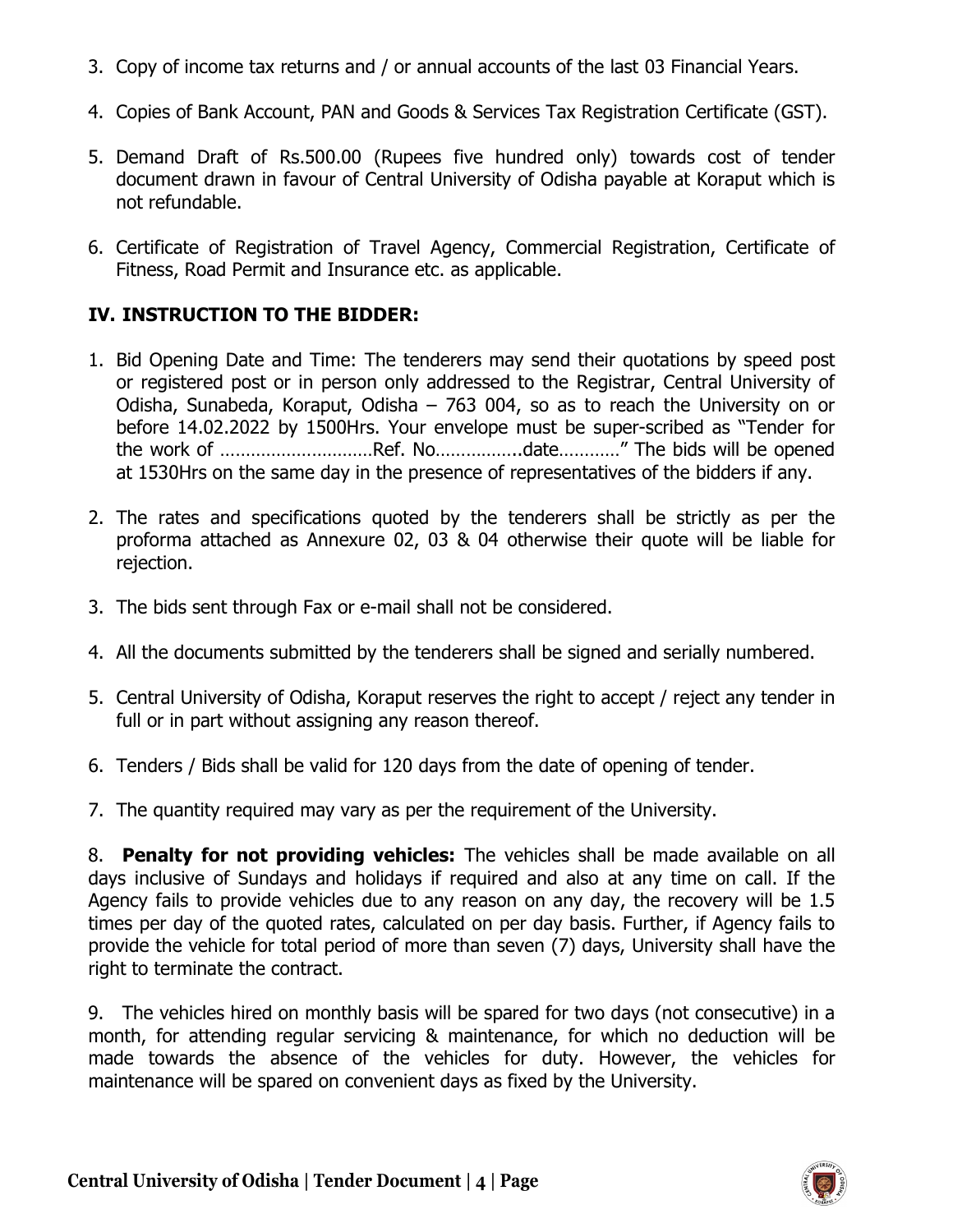10. It will be the responsibility of the Agency to ensure that the vehicles are registered as per the latest Motor Vehicles Act. The Driver's License, RC Book, Vehicles Insurance, Road Permit and other documents should always be available with the Driver and shall be produced to the University Authorities on demand.

11. The vehicles shall also generally carry accessories like tool kit, consumable spares, rain coat, umbrella, torch light, first aid box, etc. which are to be arranged by the Agency. In the case of vehicles to be hired on monthly, the vehicles shall be fitted with a name board of the University in the front as:

### ON DUTY "Central University of Odisha, Koraput"

12. The vehicles shall have to report for duty as per the prior instruction of University at the required place and time. In case of delay in reporting of the vehicles at the assigned place is more than ½ an hour, it will be treated as the vehicles are unavailable for the whole day and proportionate per day charges shall be deducted from the monthly payment in case of monthly hired vehicles.

13. The vehicles will be kept absolutely in good running condition and the Agency should maintain the vehicle regularly. In the event of non availability of the designated vehicle(s), on any account, the Agency has to provide suitable alternate vehicle(s) within one hour of usual reporting time.

14. In case of requisition / seizure of the vehicles by RTO or any other Govt authority, it will be the responsibility of the Agency to get the vehicles released. In such case and during such period of requisition / seizure, the Agency has to arrange alternate vehicles within one hour.

15. In the event of specific requirement the vehicles will be required to be sent for outstation duty / out of State duty also, as per the directions of the University.

16. The Agency should make arrangements on their own for the stay / accommodation of the drivers, so that the latter remains available at all reasonable hours of the day. The driver should abide by the rules laid down by Transport Authority or any Authority relevant to the subject and should always strictly follow the traffic rules and regulations so as to ensure safety of the passengers. If any penalty is awarded on the Driver for violation of traffic rules it shall be borne by the Agency.

17. The driver shall always be in uniform and shall be courteous, sober and never be under the influence of liquor / intoxicants while on duty and shall avoid over speeding or hazardous driving, ensuring safety and comfort of the passengers. The Driver shall be conversant in both Oriya and Hindi Languages.

18. The driver should possess all documents likes driving license, registration certificate, population control certificate etc. and a set of copies shall be deposited provided to the University. The driver should also have some knowledge of vehicle mechanism so that he could attend minor repairs and should be well conversant with roads and routes in Bhubaneswar / Cuttack / Visakhapatnam and the adjacent areas.

Central University of Odisha | Tender Document | 5 | Page

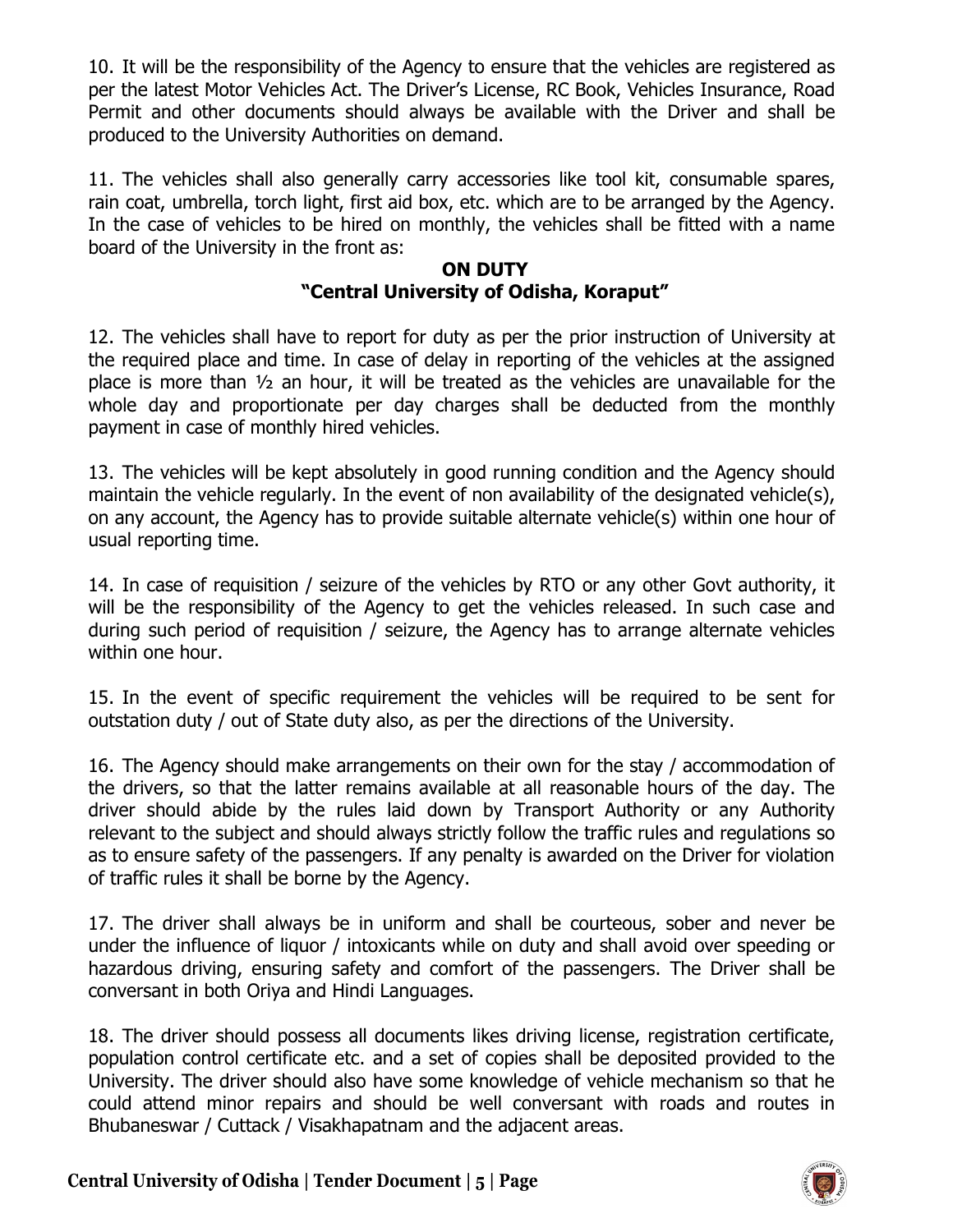19. In case the Agency is deputing a substitute driver, during the leave / absence period of the regular driver, the particulars related to the substitute driver along with copy of valid driving license shall also be submitted to the University.

20. The driver shall obtain the signature of user of vehicles in the Log Book immediately after performing the duty. The initial meter reading shall be taken either at the University gate or at the place of start of duty and shall get terminated at the University gate or any other place where duty ends.

21. Log book has to be maintained making all the entries of the movements of the vehicles on duty. The log book shall be handed over to the University at the end of the contract.

## V. AWARD VALUE

- 1. The total contract value of the work will be based on quoted rates and the break-up of total contract price as quoted in the Bill of Quantities enclosed.
- 2. The contract price shall be FIRM and no escalation in price on account of any reason whatsoever will be allowed during the currency of the contract. The contract price shall be inclusive of all types of taxes, duties, check gate, parking and service charges. No variation in above taxes, duties etc. will be entertained during the currency of the contract. However GST will be reimbursed on production of documentary proof for remittance.

## 3. PRICE REVISION

No escalation is admissible on any account whatsoever during the first three months of the contract. After three months of contract increase or decrease in hire charges due to variation in Fuel rates will be worked out and paid/deducted only when the variation to base rate is above 10%. Such increase or decrease in the hire charges due to these variations shall be worked out from the base rate on the following formula:

|           | (Actual KMs run by the vehicle) x   |
|-----------|-------------------------------------|
|           | (Revised rate per litre - Base rate |
| sel price | per litre)                          |
|           |                                     |

Increase or decrease in Dies during the month

> Average KM per litre of Diesel consumption (KMPL)

(Note: - The Base Rate of Diesel is the prevailing rate on the date of commencement of work/contract. The Average KMPL is to be considered as 14 KM per litre. If there is decrease in Fuel Price, formula will indicate negative figure which means the deduction shall be done from the bill)

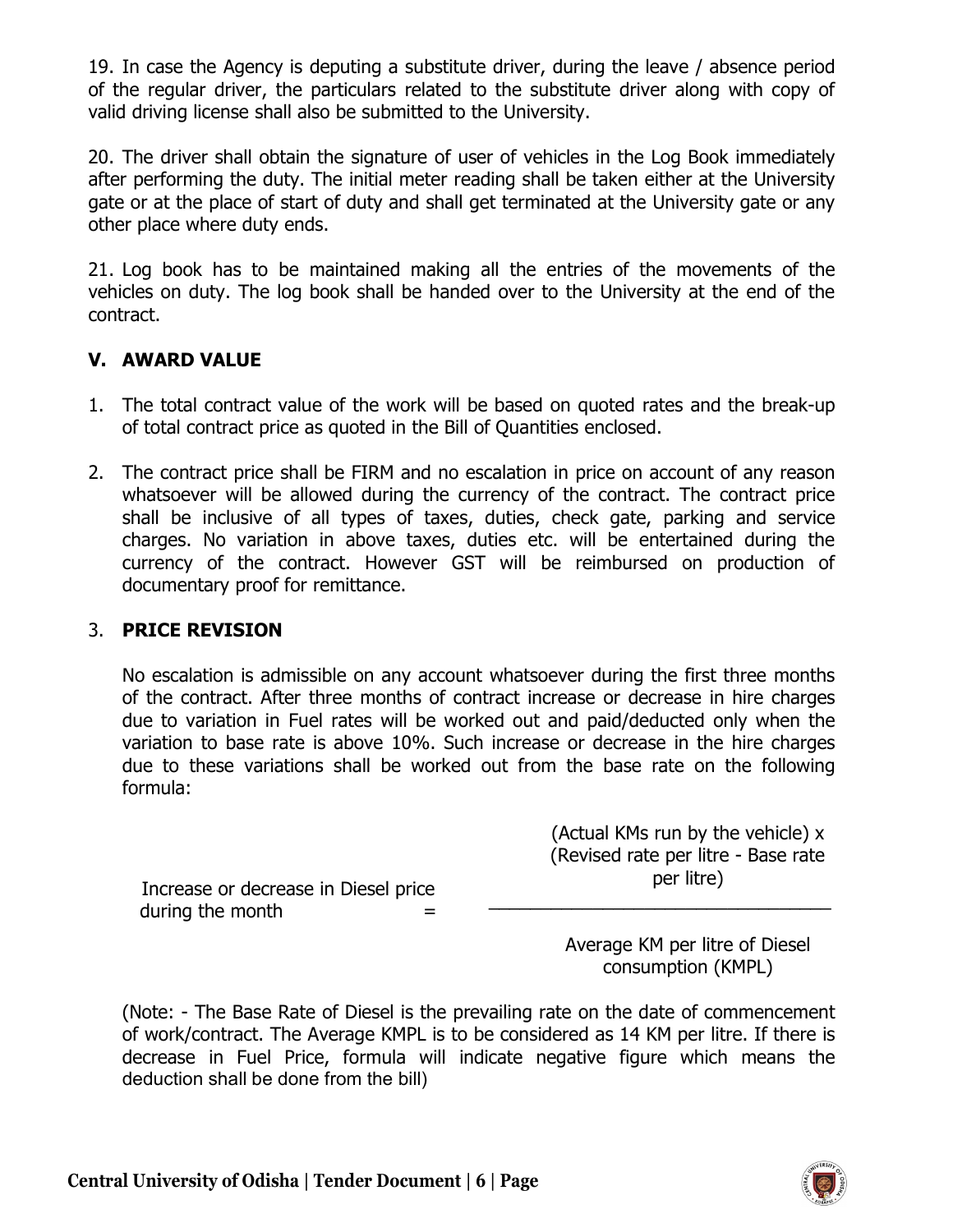The review for change in hire charges due to change in fuel rates shall be affected at the end of concerned quarter (counted from the month of beginning of contract). The change in hire charges, if any, shall be applicable from the 1st day of next quarter.

The service provider shall submit supplementary bill for reimbursement towards increase in Fuel price on monthly basis without accumulation. This supplementary bill is to be supported with proof of fuel price prevailing on  $1<sup>st</sup>$  of the month.

## 4. DURATION OF CONTRACT

The contract will be initially for a period of **Two** years, commencing from the date of award/ deputing the vehicles. Thereafter the University reserves the right to extend the contract for a further period as per the same rates, terms & conditions of contract. However, if the performance of the Agency is not found to be satisfactory, the University reserves the right to terminate the contract at any time without assigning any reason thereof. In the event of such termination, the Agency shall have no right to claim for the balance period.

### 5. PAYMENT TERMS:

- a. The monthly bills payable shall be released after deduction of statutory levies within 15days from the date of submission of bill in proper form, along with enclosures like bills in duplicate, copy of log book, GST Challan, etc.
- b. The Agency should submit the bills for the previous month latest by  $10<sup>th</sup>$  of next month. The Payment shall be released on monthly basis and after certification by the concerned University Authorities.
- c. Income tax will be deducted at source from the monthly bills payable, as per the IT Act and certificate will be issued as per statutory regulations.
- d. Driver of the Vehicles should fill up the opening meter reading of the user boards of the vehicles and also the final meter reading shall be got verified and signed from user of the vehicles by driver.
- e. All the road taxes, comprehensive insurance, etc. of the vehicles for the full seating capacity, will be paid by the Agency at their own cost.
- f. For any damage caused to the third party or to the property of the University due to negligence of the driver, the same will be made good by the Agency at their own cost.
- 6. Risk Performance: In the event of failure of the Agency to execute the contract as per the terms & conditions of award, University reserves the right to engage vehicles from outside agencies, at their risk & cost. Further, not withstanding anything stated herein above, University shall have the right to terminate the contract by giving one month's written notice to the Agency without assigning any reason whatsoever.

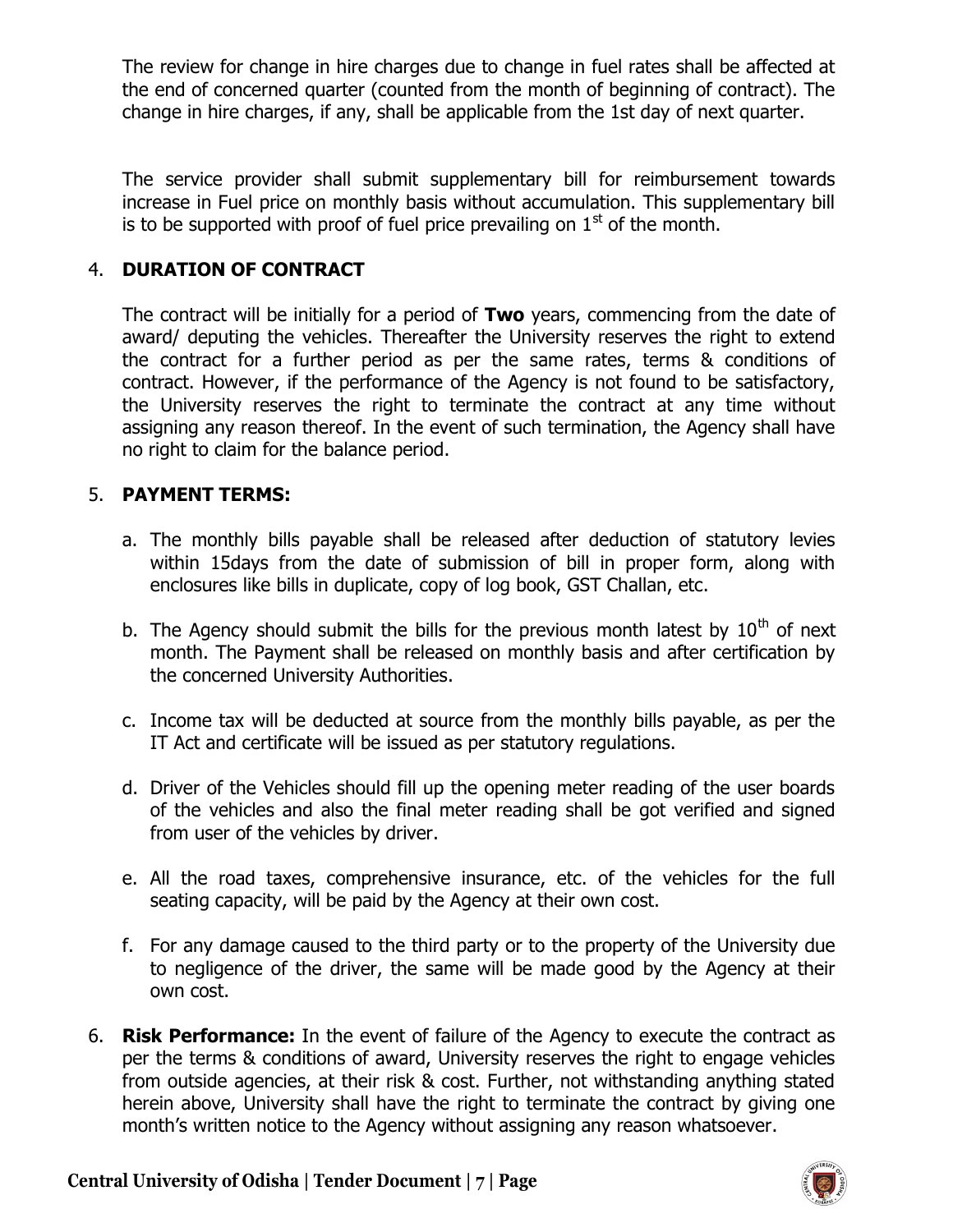- 7. **Security Deposit:** The successful tenderer shall deposit @5% of the total work/ contract value as Security Deposit within 07 days from the date of issue of Work Order, in the form of Demand Draft issued by any Nationalized Bank, drawn in favour of Central University of Odisha payable at Koraput. The same shall remain with the University till two months after the completion of work period and will be returned without any interest.
- 8. **Settlement of Disputes:** All the questions and disputes relating to the meaning and instructions under this contract herein before mentioned shall be referred to sole arbitrator of the University. The award of the sole Arbitrator shall be final, conclusive and binding on both the parties. Notwithstanding anything, any dispute between the parties, Agency shall not be entitled to withhold, delay or defer their obligations under the contract and same shall be carried out strictly in accordance with the terms and conditions of contract.

The arbitration shall be conducted in accordance with the provisions of the Arbitration and Conciliation Act, 1996 or any statutory modifications thereof re-enactment OR any scheme, rules made there under and for the time being in force. The venue of arbitration shall be Koraput. The courts of Cuttack shall have exclusive jurisdiction in all matters arising out of the contract.

- 9. The agency awarded the work has to open one functional office in Koraput/Sunabeda/Semiliguda, in order to monitor deputing the vehicle in time.
- 10. The tenderer has to submit the tender papers duly signed serially numbered each pages to facilitate for incorporating the papers as per our tender document.

**Sd-Sd-Research State State State State State State State State State State State State State State State State** Registrar

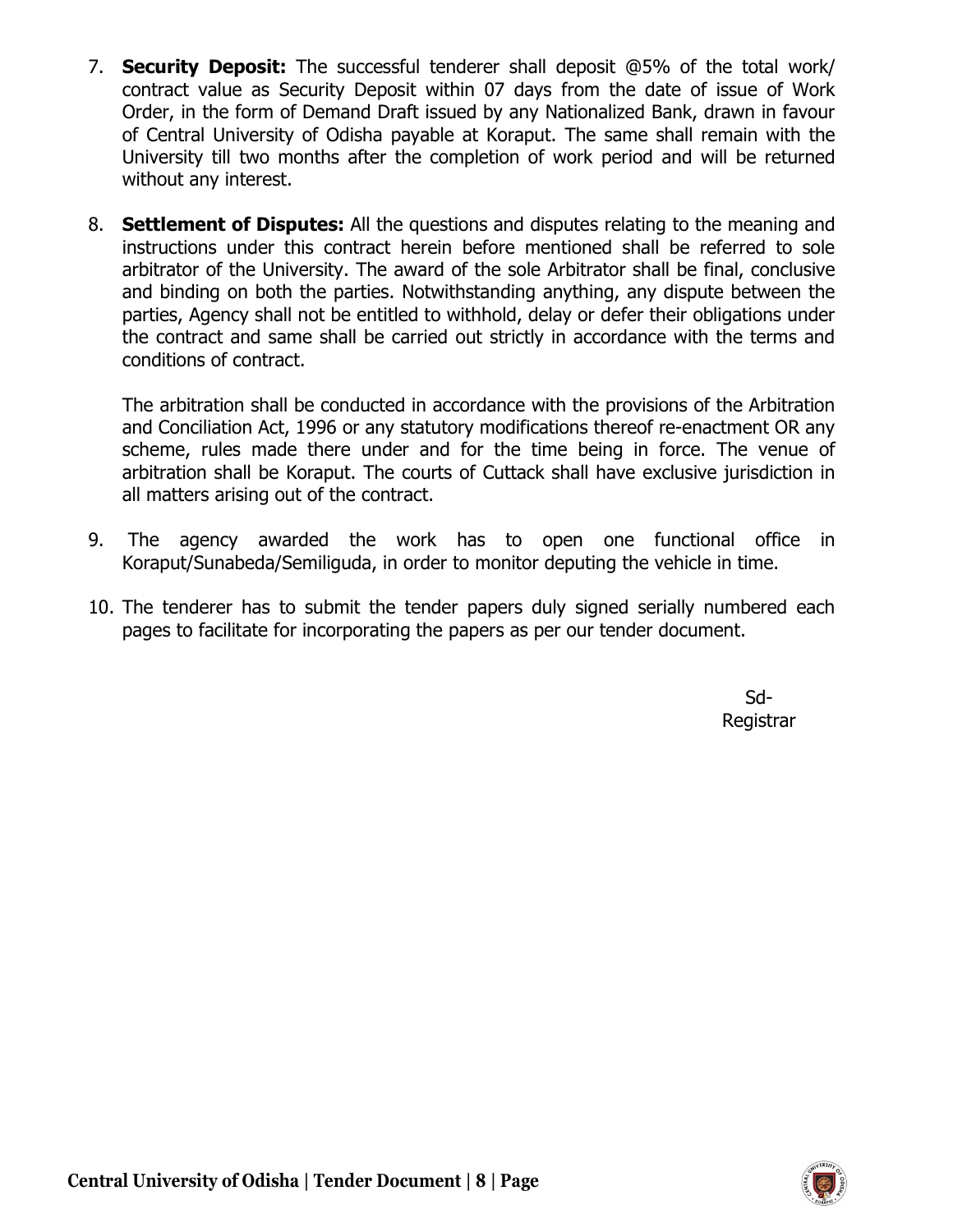#### BIDDER'S PROFILE

- 1. Name of the Tenderer/ Bidder:
- 2. Full Address of the Tenderer/ Bidder :
- 3. Contact details of the tenderer/ bidder:
	- a. Telephone No.
	- b. Mobile No.
	- c. E-mail ID
- 4. Details of cost of tender document
	- a. Value of DD :
	- b. DD No. and Date :
	- c. Issuing Bank :

#### 5. List of documents enclosed

| <b>SI</b><br>No. | Details of document(s)                                                                                                                  |                   | Whether<br>photocopies of the<br>documents enclosed<br>(Please put tick)<br>mark) |
|------------------|-----------------------------------------------------------------------------------------------------------------------------------------|-------------------|-----------------------------------------------------------------------------------|
| 1.               | Registration No of Vehicle(s) to be<br>deployed                                                                                         |                   | Yes / No                                                                          |
| 2.               | Ownership/Partnership Certificate                                                                                                       |                   | Yes / No                                                                          |
| $\overline{3}$ . | Details of work orders and work<br>completion certificate (name of the<br>organization, value, work /<br>completion of works with date) |                   | Yes / No                                                                          |
| $\overline{4}$ . | Income Tax Return                                                                                                                       | $2018 - 19$ : Rs. | Yes / No                                                                          |
|                  |                                                                                                                                         | $2019 - 20$ : Rs. | Yes / No                                                                          |
|                  |                                                                                                                                         | $2020 - 21$ : Rs. | Yes / No                                                                          |
| 5.               | Audited Balance Sheet and Profit &                                                                                                      | $2018 - 19$ : Rs. | Yes / No                                                                          |
|                  | Loss Account / Annual turnover                                                                                                          | $2019 - 20$ : Rs. | Yes / No                                                                          |
|                  | during last 03 Financial Years                                                                                                          | $2020 - 21$ : Rs. | Yes / No                                                                          |
| 6.               | Bank Account Number with name of<br>Bank and its branch details                                                                         |                   | Yes / No                                                                          |
| 7.               | PAN No.                                                                                                                                 |                   | Yes / No                                                                          |
| 8.               | GST Regn. No.                                                                                                                           |                   | Yes / No                                                                          |

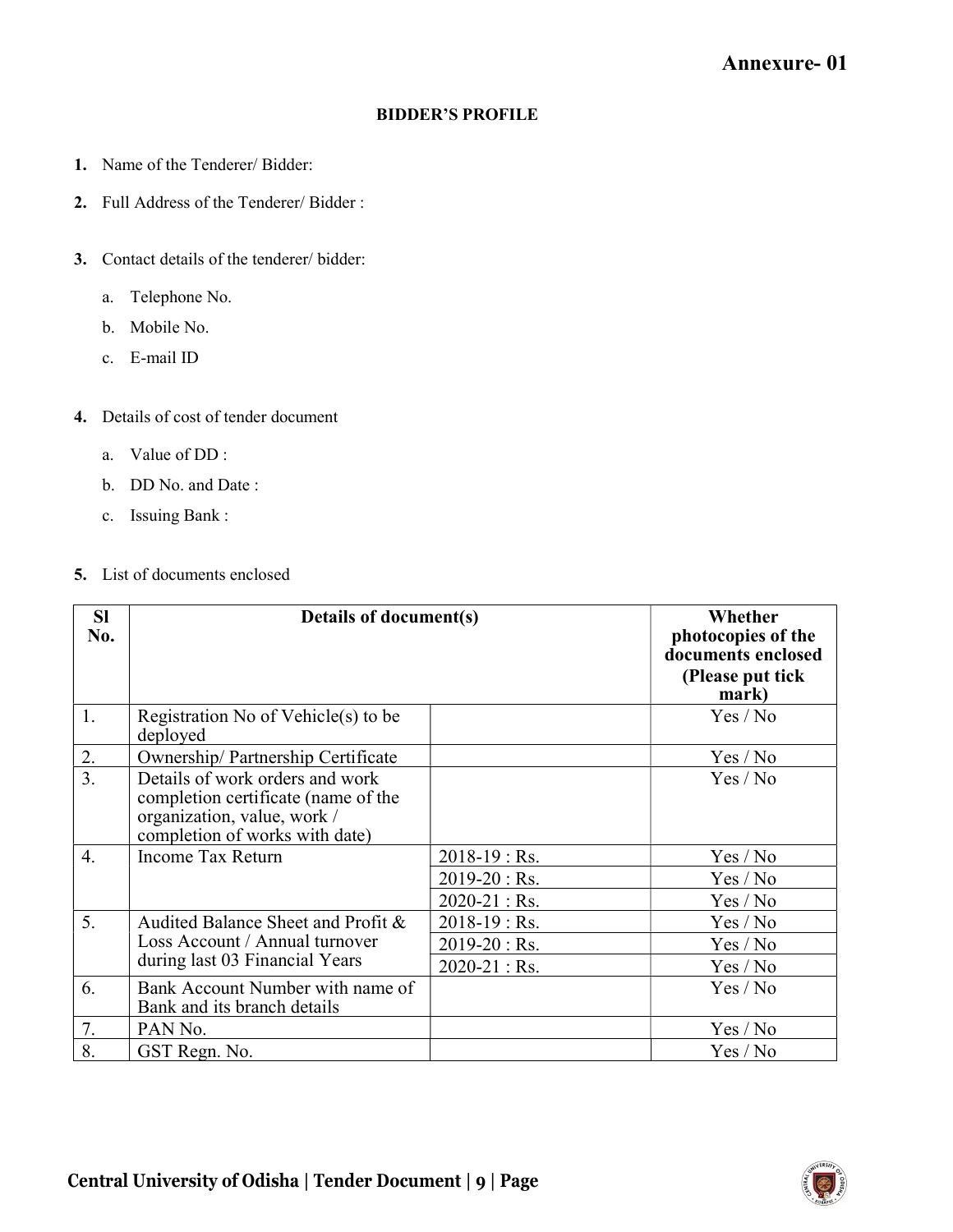- 6. Validity period of the Bid/ Quotation :
- 7. Give details of the major similar contracts handled by the tendering Company/Firm/Agency on behalf of PSUs or Government Departments during the last three years in the following format and submit copy of work order :

| Details of client along with address,<br>Sl. No<br>telephone & FAX numbers |  | <b>Value of</b><br>Contract | <b>Duration of</b><br>Contract |    |  |
|----------------------------------------------------------------------------|--|-----------------------------|--------------------------------|----|--|
|                                                                            |  | in Rs. (lakhs)              | <b>From</b>                    | Tо |  |
|                                                                            |  |                             |                                |    |  |
|                                                                            |  |                             |                                |    |  |
|                                                                            |  |                             |                                |    |  |
|                                                                            |  |                             |                                |    |  |

(If the space provided is insufficient, a separate sheet may be attached)

8. Additional information, if any proposed to be furnished by the tenderer:

Certified that all the terms and conditions of tender documents are accepted by us.

Date:

Place:

Authorized Signatory

Full Name

Designation :

Name of Agency: (Seal)

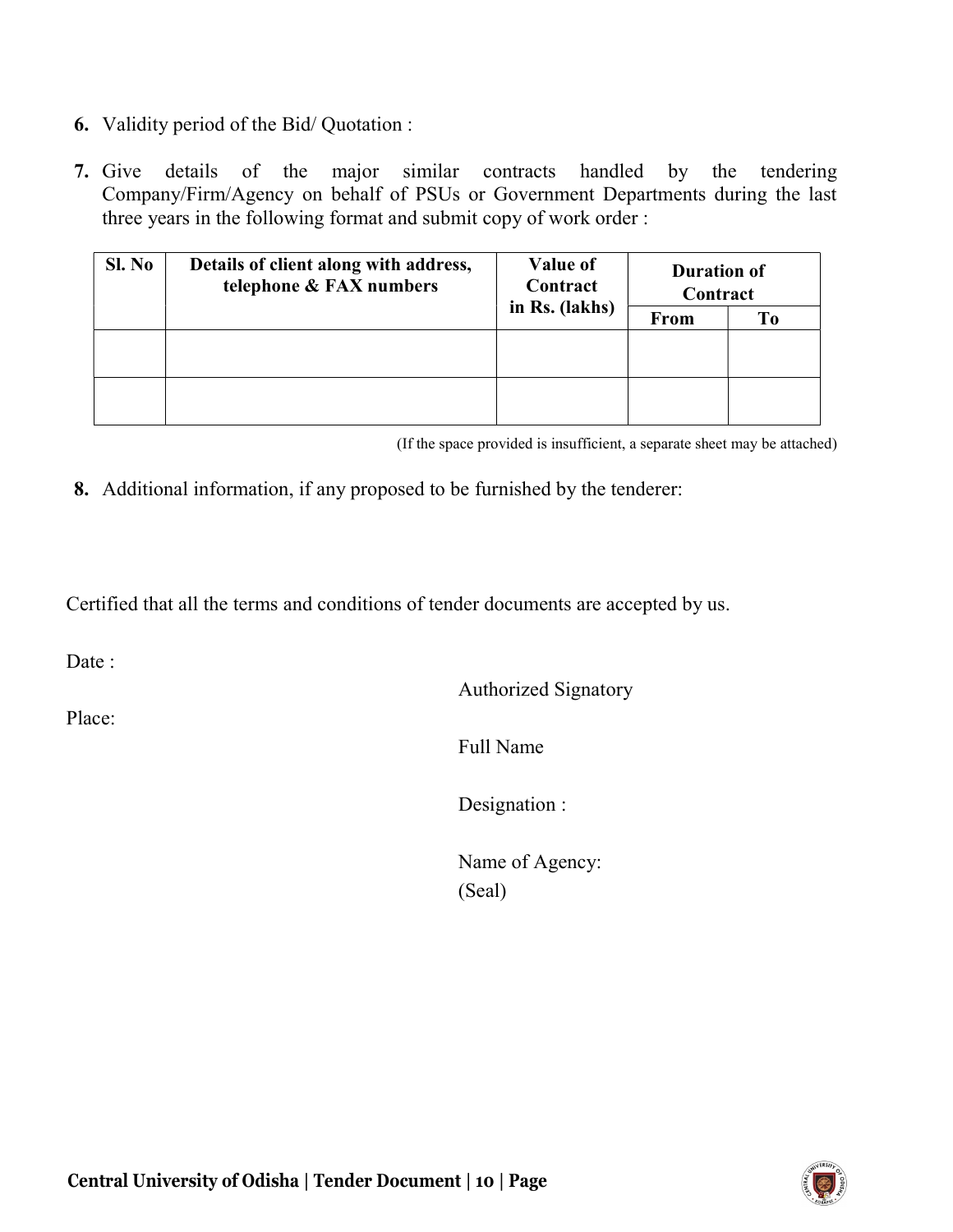## BILL OF QUANTITIES

# Name of the work: Hiring of Vehicles on monthly hiring basis

|            |                                                                                                                        |                |      | <b>Quoted price per Vehicle</b> |                        |                                                   |                  |                                |
|------------|------------------------------------------------------------------------------------------------------------------------|----------------|------|---------------------------------|------------------------|---------------------------------------------------|------------------|--------------------------------|
| SI.<br>No. | <b>Description</b>                                                                                                     | Unit           | Qty. | <b>Swift</b><br>D'zire          | Toyota<br><b>Etios</b> | <b>Mahin</b><br>dra<br><b>Bolero</b><br><b>XL</b> | Toyota<br>Innova | $X1 = A1$<br>$+B1+C1$<br>$+D1$ |
|            |                                                                                                                        |                |      | ${\bf A1}$                      | <b>B1</b>              | C1                                                | $\mathbf{D}1$    |                                |
| 01         | Monthly Fixed<br>Hiring Charges for<br>deputing AC vehicles<br>with Driver and Fuel<br>up to 2000 kms per<br>month     | N <sub>o</sub> | 01   |                                 |                        |                                                   |                  |                                |
| 02         | Rate per km over and<br>above 2000 kms<br>(AC)                                                                         | No             | 01   |                                 |                        |                                                   |                  |                                |
| 03         | Monthly Fixed<br>Hiring Charges for<br>deputing Non-AC<br>vehicles with Driver<br>and Fuel up to 2000<br>kms per month | N <sub>o</sub> | 01   |                                 |                        |                                                   |                  |                                |
| 04         | Rate per km over and<br>above 2000 kms<br>$(Non-AC)$                                                                   | N <sub>o</sub> | 01   |                                 |                        |                                                   |                  |                                |
|            |                                                                                                                        |                |      |                                 |                        |                                                   | Total $(Y1)$     |                                |

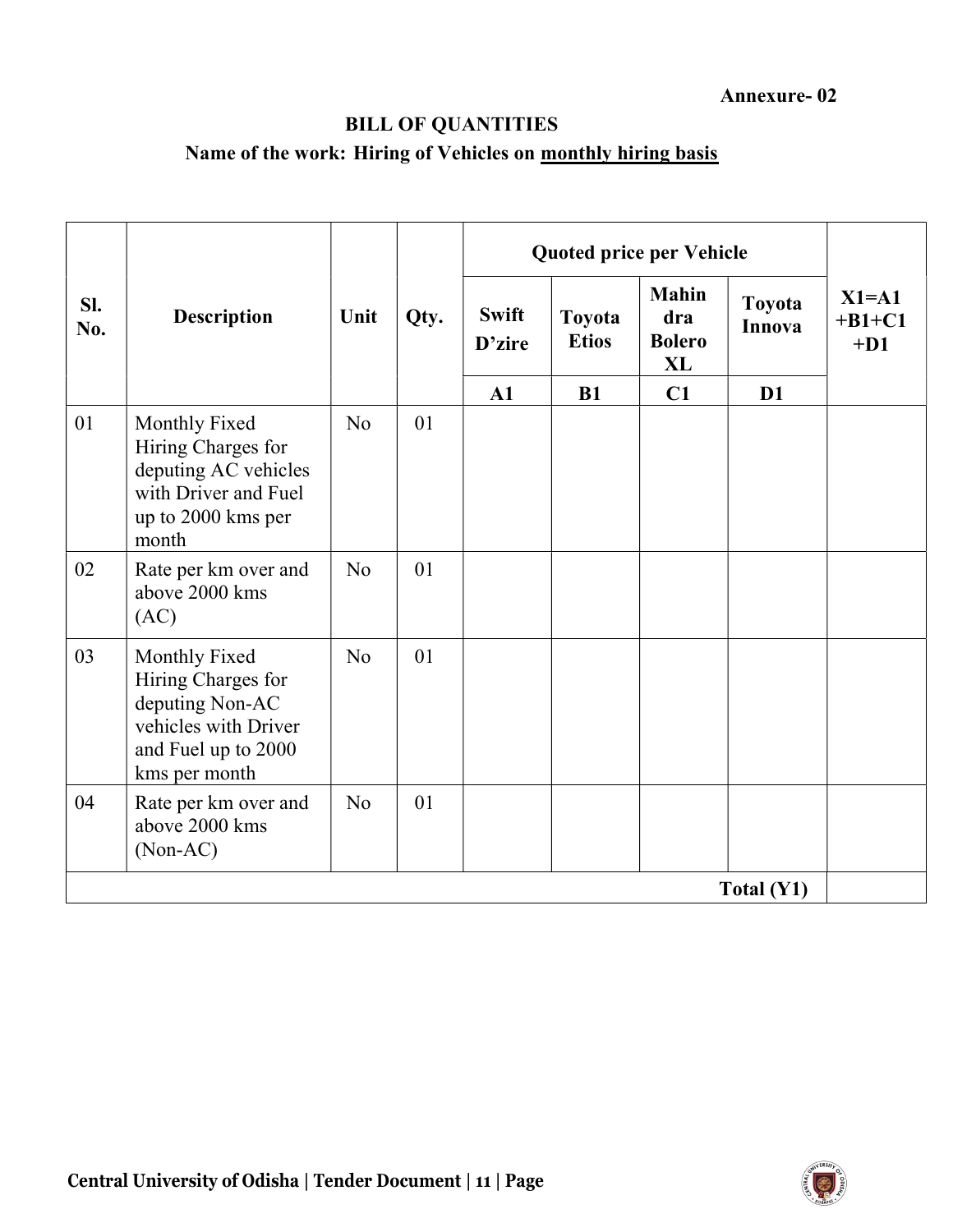## BILL OF QUANTITIES

# Name of the work: Hiring of Vehicles to be hired on Call basis

| Sl.No | <b>Description of Work</b>                                                                             | <b>Quoted price per Vehicle</b> |                     |                        |                   |                                     |                   |                  |                   | $X2 = A2$                        |
|-------|--------------------------------------------------------------------------------------------------------|---------------------------------|---------------------|------------------------|-------------------|-------------------------------------|-------------------|------------------|-------------------|----------------------------------|
|       |                                                                                                        | <b>Swift</b><br>D'zire          |                     | Toyota<br><b>Etios</b> |                   | <b>Mahindra</b><br><b>Bolero XL</b> |                   | Toyota<br>Innova |                   | $+B2+C2$<br>$+D2+E2$<br>$+F2+G2$ |
|       |                                                                                                        | <b>AC</b>                       | <b>Non</b><br>$-AC$ | AC                     | Non-<br><b>AC</b> | AC                                  | Non-<br><b>AC</b> | AC               | Non-<br><b>AC</b> | $+H2$                            |
|       |                                                                                                        | A2                              | B2                  | C <sub>2</sub>         | D2                | E2                                  | F2                | G2               | H2                |                                  |
| 01    | Rate for 20Km./2 Hrs                                                                                   |                                 |                     |                        |                   |                                     |                   |                  |                   |                                  |
| 02    | Rate for 40Km./4 Hrs                                                                                   |                                 |                     |                        |                   |                                     |                   |                  |                   |                                  |
| 03    | Rate for 60Km./6 Hrs                                                                                   |                                 |                     |                        |                   |                                     |                   |                  |                   |                                  |
| 04    | Rate for 80Km./8 Hrs                                                                                   |                                 |                     |                        |                   |                                     |                   |                  |                   |                                  |
| 05    | Rate for 100Km./10<br><b>Hrs</b>                                                                       |                                 |                     |                        |                   |                                     |                   |                  |                   |                                  |
| 06    | Rate for 120Km./12<br><b>Hrs</b>                                                                       |                                 |                     |                        |                   |                                     |                   |                  |                   |                                  |
| 07    | Charges for Extra Kms<br>(Over20/40/60/80/100/<br>120 Kms in Rs per<br>Km)                             |                                 |                     |                        |                   |                                     |                   |                  |                   |                                  |
| 08    | Charges for Extra Hrs<br>(Over2/4/6/8/10/12 Hrs<br>in Rs per Hr)                                       |                                 |                     |                        |                   |                                     |                   |                  |                   |                                  |
| 09    | Charges for out station<br>per Kms (Min. 250km.<br>per day) excluding<br>Vishakhapatnam &<br>Jagdalpur |                                 |                     |                        |                   |                                     |                   |                  |                   |                                  |
| 10    | Night halt charges for<br>Driver per Night                                                             |                                 |                     |                        |                   |                                     |                   |                  |                   |                                  |
|       |                                                                                                        |                                 |                     |                        |                   |                                     |                   |                  | Total $(Y2)$      |                                  |



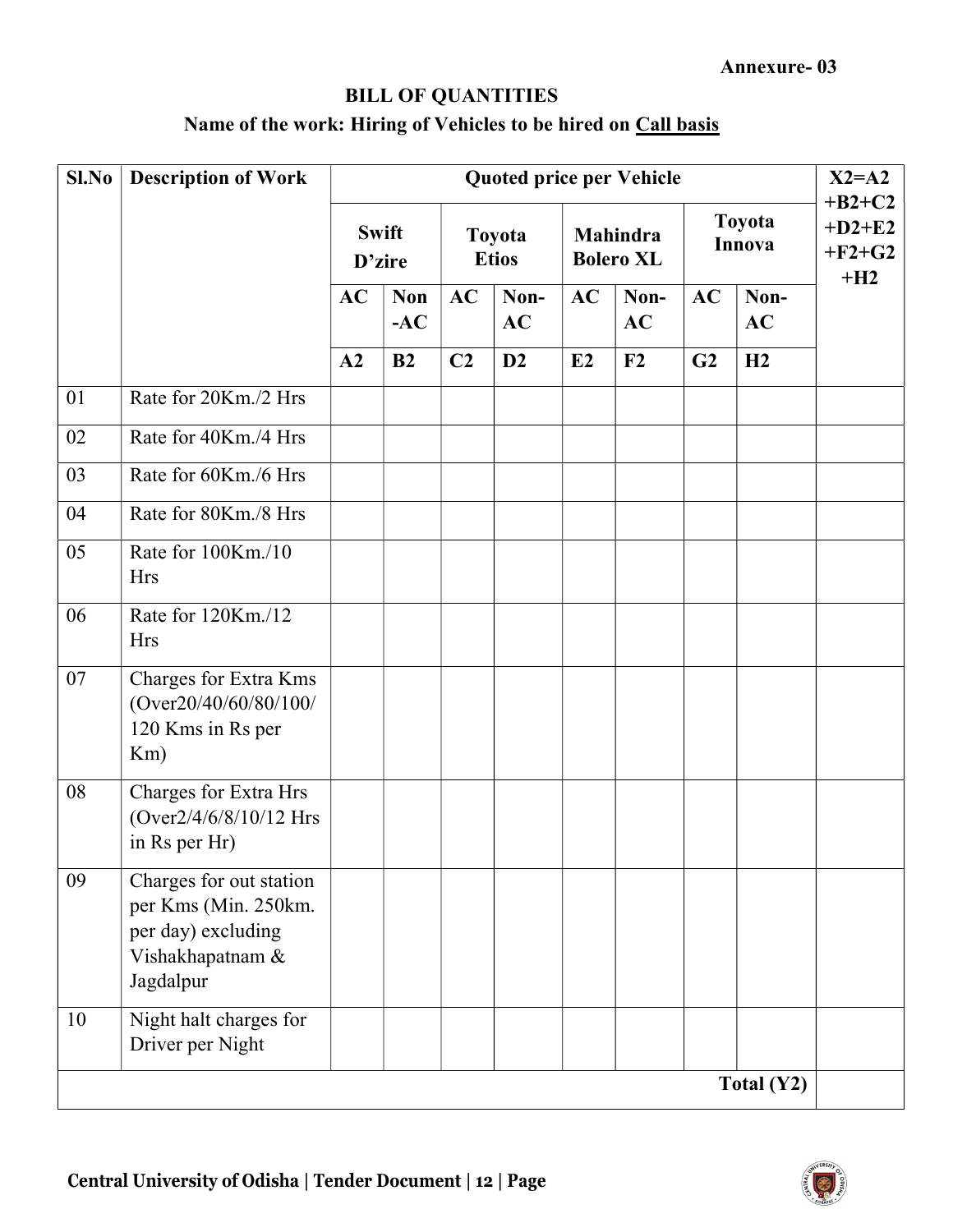## BILL OF QUANTITIES

## Name of the work: Hiring of Vehicles to be hired on Call basis

| Sl.No | <b>Description of Work</b>                                                            | <b>Quoted price per Vehicle</b> |            |                        |            |                                     |            |                         |              | $X3=A$                                     |
|-------|---------------------------------------------------------------------------------------|---------------------------------|------------|------------------------|------------|-------------------------------------|------------|-------------------------|--------------|--------------------------------------------|
|       |                                                                                       | <b>Swift</b><br>D'zire          |            | Toyota<br><b>Etios</b> |            | <b>Mahindra</b><br><b>Bolero XL</b> |            | Toyota<br><b>Innova</b> |              | $3 + B3 +$<br>$C3+D$<br>$3+E3+$<br>$F3+G3$ |
|       |                                                                                       | AC                              | Non-<br>AC | AC                     | Non-<br>AC | AC                                  | Non-<br>AC | AC                      | Non-<br>AC   | $+H3$                                      |
|       |                                                                                       | A3                              | <b>B3</b>  | C <sub>3</sub>         | D3         | E <sub>3</sub>                      | F3         | G <sub>3</sub>          | H3           |                                            |
| 01    | Hiring of vehicle on<br>call Basis (Pick &<br>Drop for<br>Vishakhapatnam Air<br>port) |                                 |            |                        |            |                                     |            |                         |              |                                            |
| 02    | Hiring of vehicle on<br>call Basis (Pick &<br>Drop for Jagdalpur Air<br>port)         |                                 |            |                        |            |                                     |            |                         |              |                                            |
|       |                                                                                       |                                 |            |                        |            |                                     |            |                         | Total $(Y3)$ |                                            |

Evaluation of the Financial Bid will be based on the following formula:

## $Z= 0.7 * Y1 + 0.1 * Y2 + 0.2 * Y3$